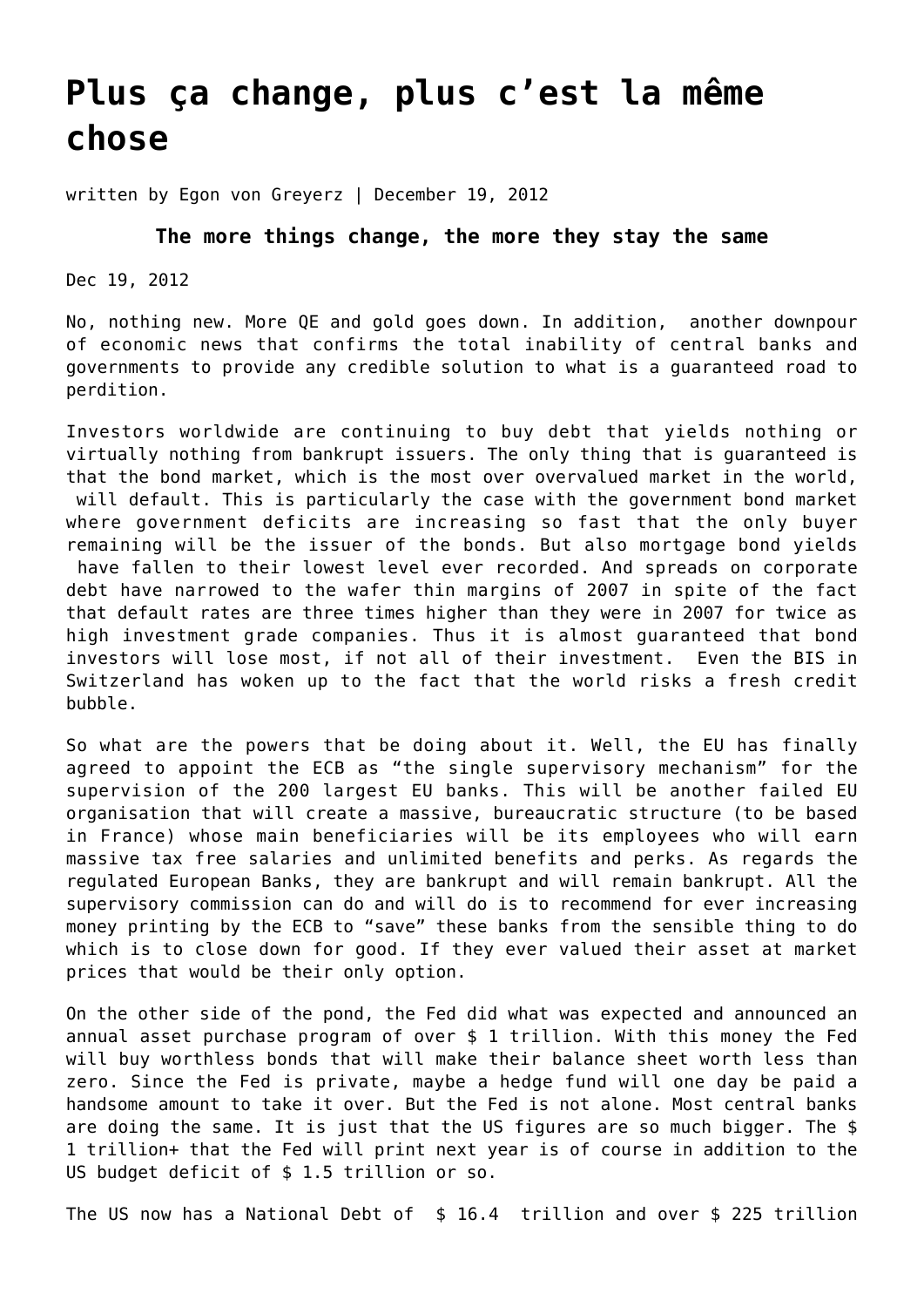of Federal entitlement liabilities. With 125 million people on benefits and 22% unemployed the situation is more than serious – it is desperate.

With this desperate economic situation, most people expected a different reaction to the Fed's money printing announcement on 12.12.12. But we should have learnt by now that markets always do what they should do but not when we expect them to. Gold and silver went up on the Fed announcement but sold off afterwards and continued to be under pressure on the  $13<sup>th</sup>$ . Let us just remember that all we are seeing are little wiggles in a major secular bull market in the metals.

It is always interesting to look at historical comparisons. When the Roman Empire started to fall in the  $3^{rd}$  century, the Roman silver coin, the Denarius, reflected a massive bubble economy that was coming to an end. Over 100 years, the Denarius fell by around 97% as reflected by the lower silver content. The in the late  $4<sup>th</sup>$  century the silver content fell to zero which means that the currency became worthless. For the next 200 years the silver content of the Denarius reflected a devaluation of around 99%.(see chart below).



In the last 100 years since the creation of the Fed in 1913, the dollar and most other currencies have fallen 97-99%. So we only have a 1-3% fall left to reach a total collapse of the current monetary system. That is likely to happen in the next few years.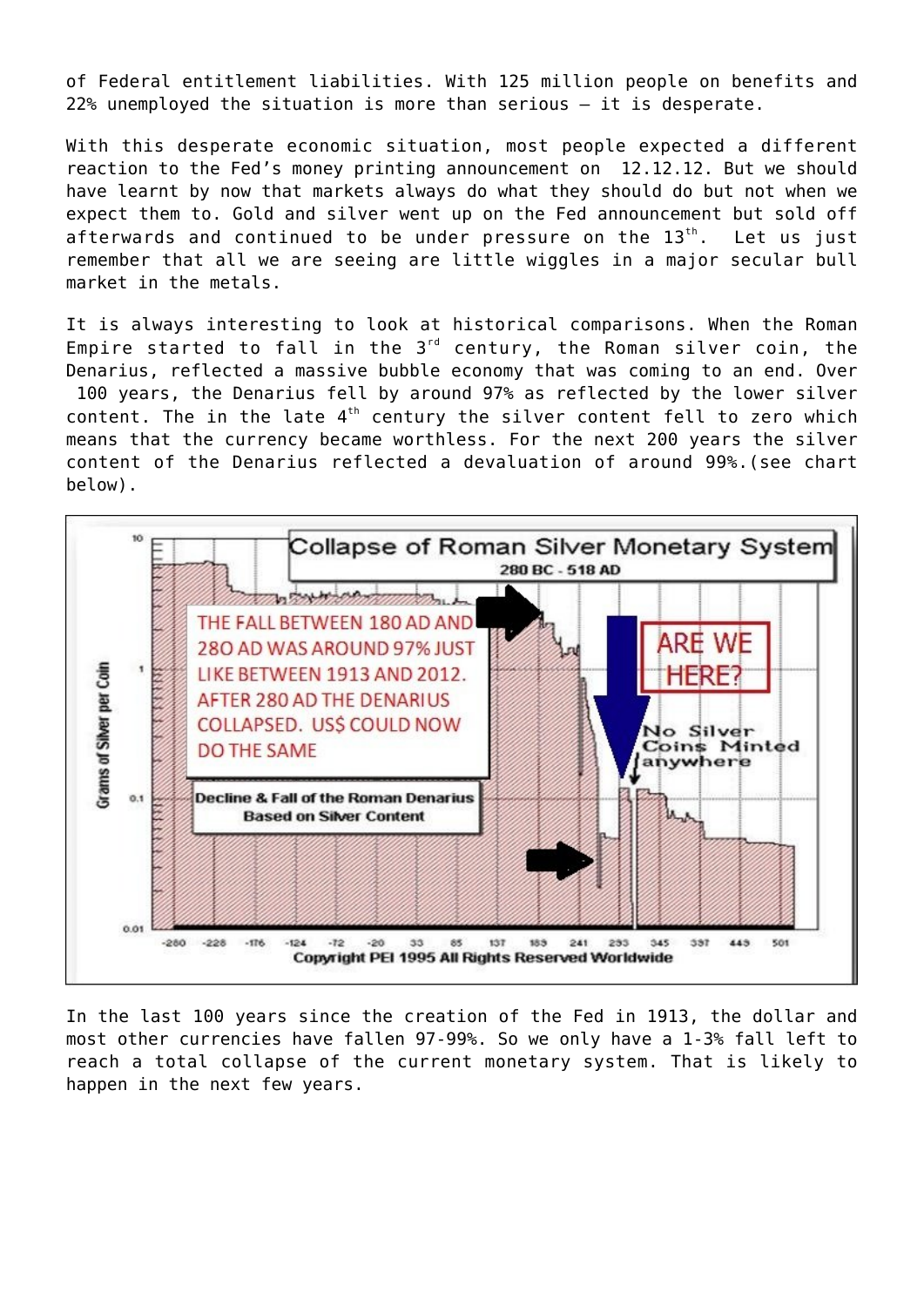

For investors who are concerned that the gold price is not going up fast enough, I stress time and time again that gold will continue to reflect the accelerating money printing worldwide. Below I show a chart of the US Debt Ceiling (courtesy [Nick Laird, sharelynx.com\)](http://www.sharelynx.com) vs. the gold price. The debt ceiling has increased around 150 times since 1917. It is absolutely guaranteed that it will continue to increase in the next few years in parallel with the increase in debt. This means that it is also guaranteed that the price of gold will go up in coming years.